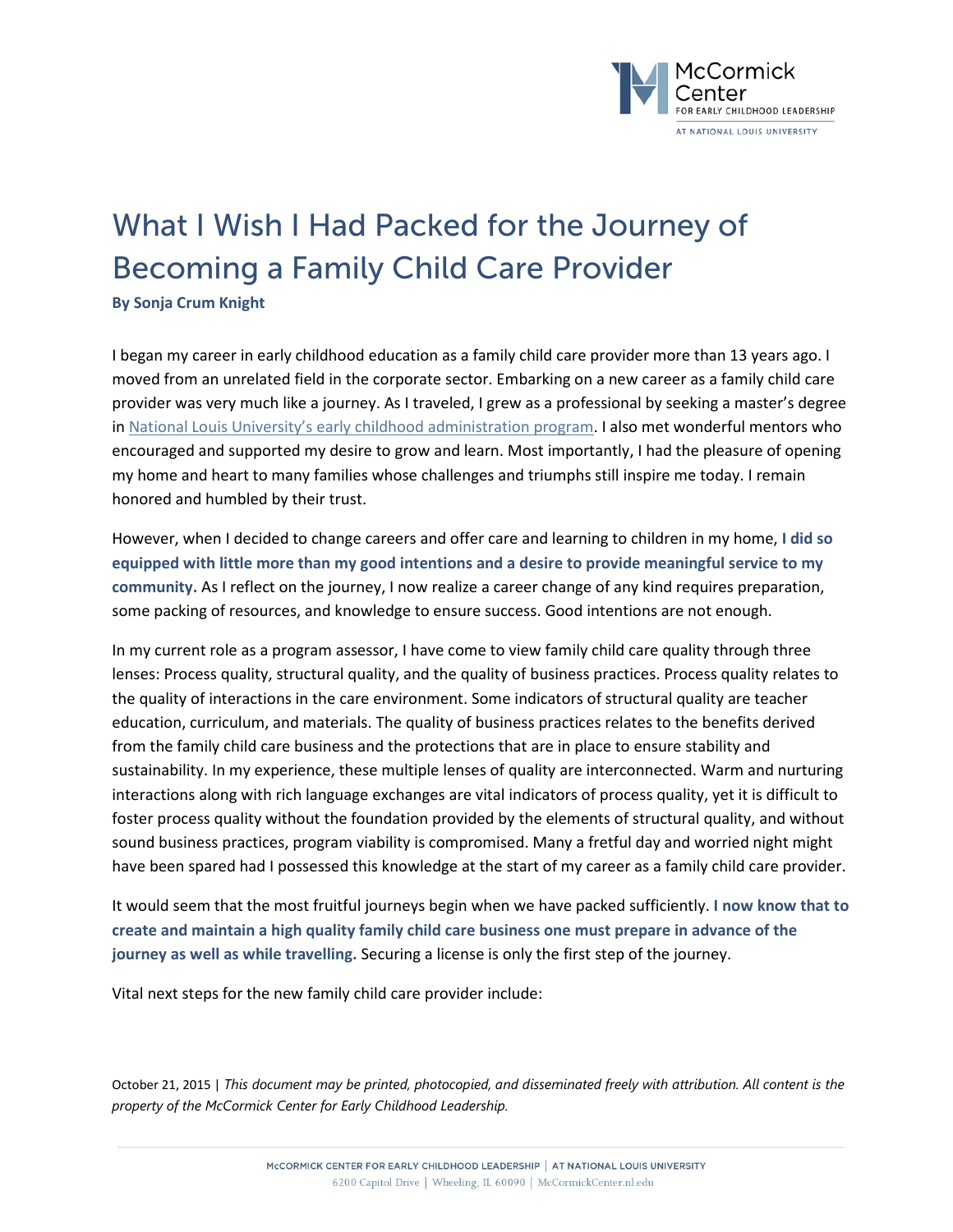- 1. **Become a member of the organizations that support our profession** like the [National Association](http://www.nafcc.org/)  [for Family Child Care](http://www.nafcc.org/) (NAFCC) and the [National Association for the Education of Young](http://www.naeyc.org/)  [Children](http://www.naeyc.org/) (NAEYC). These organizations have a legacy of advocating for high quality care and education for all children.
- 2. **Immerse yourself in the vast historical and theoretical knowledge base our profession is built upon.** Learn about the theories and practices that define high quality early childhood education. You can do this by pursuing early childhood education course work at your local community college and by attending professional development workshops offered by your local child care resource and referral agency. Continuously build upon the skills and knowledge these resources provide by doing your own independent research and reading. Stay connected to current research by visiting the peer-reviewed online journal, [Early Childhood Research and Practice.](http://ecrp.uiuc.edu/index.html) Our profession is built upon a legacy of research, theory, and practice; seek and use this knowledge to guide your thoughts about the type of care and education you want to provide.
- 3. **Access the tools used to assess family child care quality and business practices**. Utilize these tools as a road map for developing or enhancing your family child care business. First, review these tools and note how practices are described at the low, mid, and high levels of quality. Next, set benchmarks for what you would like to achieve by assessing where you currently stand in relation to the indicators. Finally, evaluate what resources you need to move toward the indicators that describe higher levels of quality.
	- **The [Family Child Care Environmental Rating Scale-Revised](http://ers.fpg.unc.edu/node/111) (FCCERS-R) assesses process** quality and some aspects of structural quality across 38 items. The items in the scale represent best practices in health, development, and education. The scale is designed to assess child care practices within the unique context of family child care.
	- **The [Business Administration Scale for Family Child Care](http://mccormickcenter.nl.edu/program-evaluation/business-administration-scale-bas/) (BAS) assesses business and** professional practices across 10 items. The items in the scale represent best practices in family child care management.
- 4. **Acquire the tools to help you put these practices into place.** Do not reinvent the wheel! There are a variety of publications and other resources designed specifically for family child care to help guide your ongoing process, structural, and business quality improvements.
	- [Tom Copeland,](http://tomcopelandblog.com/) the nation's leading expert on the business of family child care, has published a wide range of books and conducts trainings on the best practices of running a family child care business. Utilizing these resources will help you align your business with the professional practices described in the BAS.
	- [RedLeaf Publishing](http://www.redleafpress.org/) offers a variety of resources and publications for family child care. Everything from the amazing [Calendar-Keeper,](http://www.redleafpress.org/cw_Search.aspx?k=Calendar-Keeper) a record keeping system for family child care, to numerous helpful books on curriculum and environments.

October 21, 2015 | *This document may be printed, photocopied, and disseminated freely with attribution. All content is the property of the McCormick Center for Early Childhood Leadership.*